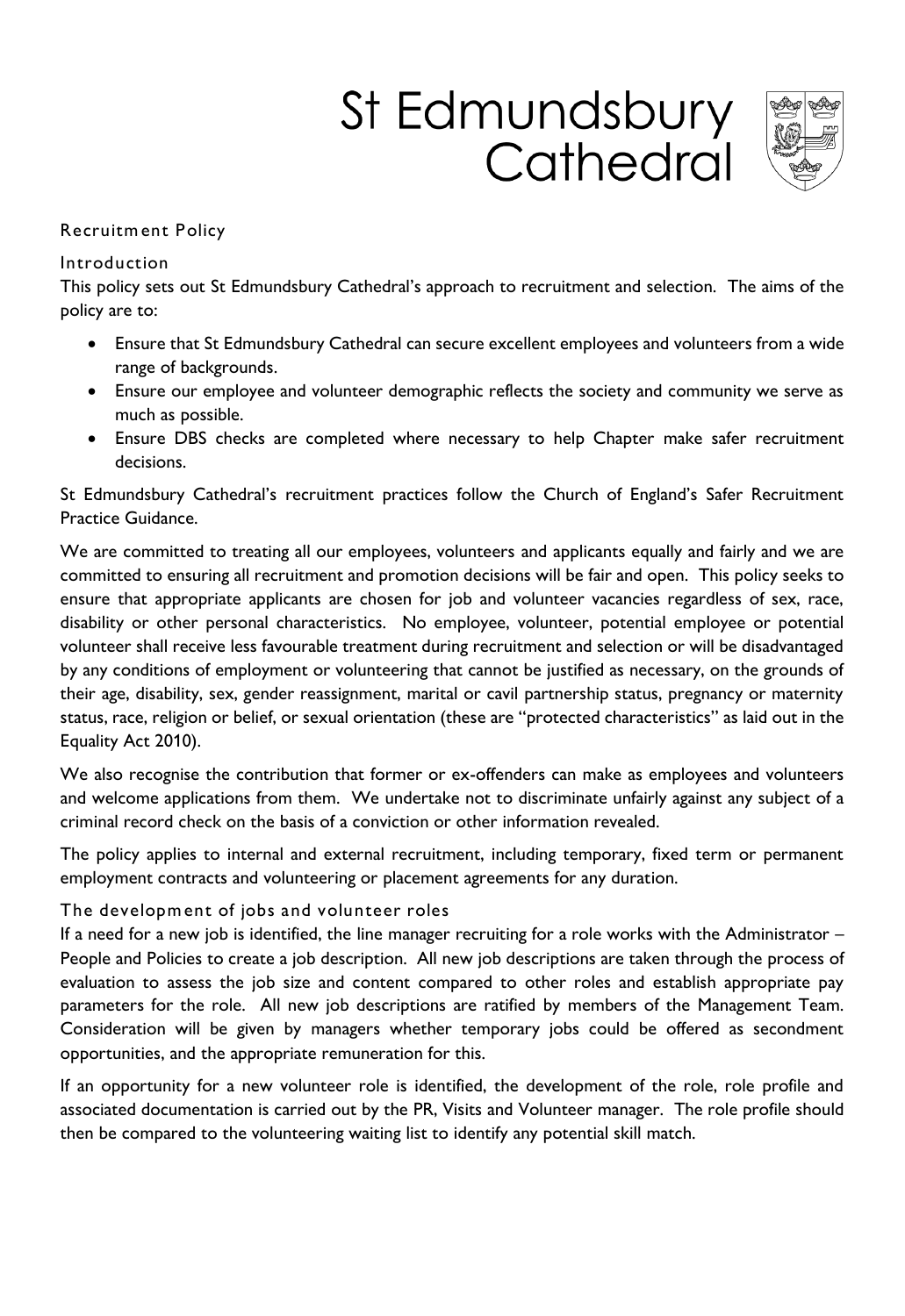# **Vacancy advertising**

The timetable for advertising and recruitment will be agreed between the Administrator - People and **Policies and the recruiting line manager to give the best possible outcome.** 

**Wherever possible, job and volunteer vacancies are advertised simultaneously internally and externally. Wherever possible, we notify vacancies in a range of locations, including those which are appropriate for reaching under-represented groups.**

**All vacancy advertisements include a short statement explaining St Edmundsbury Cathedral's commitment to inclusivity. Copies of the Inclusivity Policy and the Discrimination and Equal Opportunities policy are available on St Edmundsbury Cathedral's website.**

**We advertise all vacancies with information about St Edmundsbury Cathedral and about our safeguarding expectations. The skills, experiences and competencies of the jobholder or volunteer are also laid out. We include an indicative salary in employment vacancy advertisements, which is agreed and confirmed before the chosen applicant starts in their role.** 

**Applicants for jobs or volunteer roles apply for the position by completing the Cathedral application form and Confidential Declaration Form (where appropriate). CV's, letters etc will not be accepted in place of the Cathedral's application forms, for employee or volunteer roles. If applicants are successful at this stage, we invite them to an interview. For employment interviews, if further information is required (e.g. regarding job specific tests or presentations that will form part of the interview) we provide this prior to interview.** 

### **Recruitm ent and selection**

**Interviews assess applicants against job or role related criteria only. For job interviews, a question sheet is designed by the recruiting line manager and the Administrator – People and Policies, based on the job description and person specification. Job interviews are usually held with a panel of 2-3 people, including the recruiting line manager and the Administrator – People and Policies. Following interviews, applicants**  are notified of the outcome as soon as is reasonably possible by the Administrator – People and Policies. **Successful applicants are sent offer letters and their induction is arranged by the Administrator – People and Policies. Offers of employment are subject to receipt of references and any safeguarding checks required for the role.** 

**Interviews for volunteering positions can be a formal or informal meeting, appropriate and proportionate to the role they are applying for. Once a volunteer has been recruited, a meeting will be arranged to discuss and share the Volunteer Policy, the Volunteer Agreement and the Volunteer Handbook. The volunteer will be asked to sign and return the Volunteer Agreement and abide by its conditions.** 

**We keep selection criteria (job description or role profile and person specification) under review to ensure that they are justifiable on non-discriminatory grounds as being essential for the effective performance of the job or role. Any qualifications or requirements applied to a job or volunteer role that have or may have the effect of inhibiting applications from certain groups of the population are only retained if they can be justified in terms of the job or role to be done.** 

**Wherever possible, we make efforts to identify and remove unnecessary or unjustifiable barriers and provide appropriate facilities and conditions of service to meet the special needs of disadvantaged and/or under-represented groups. Reasonable adjustments will be made to reduce any disadvantage faced by disabled people in making an application in response to an advertisement.** 

**This includes taking into account such adjustments to working arrangements or physical features of the workplace as are reasonable to accommodate their needs and be such that they are not placed at a substantial disadvantage compared with non-disabled candidates.**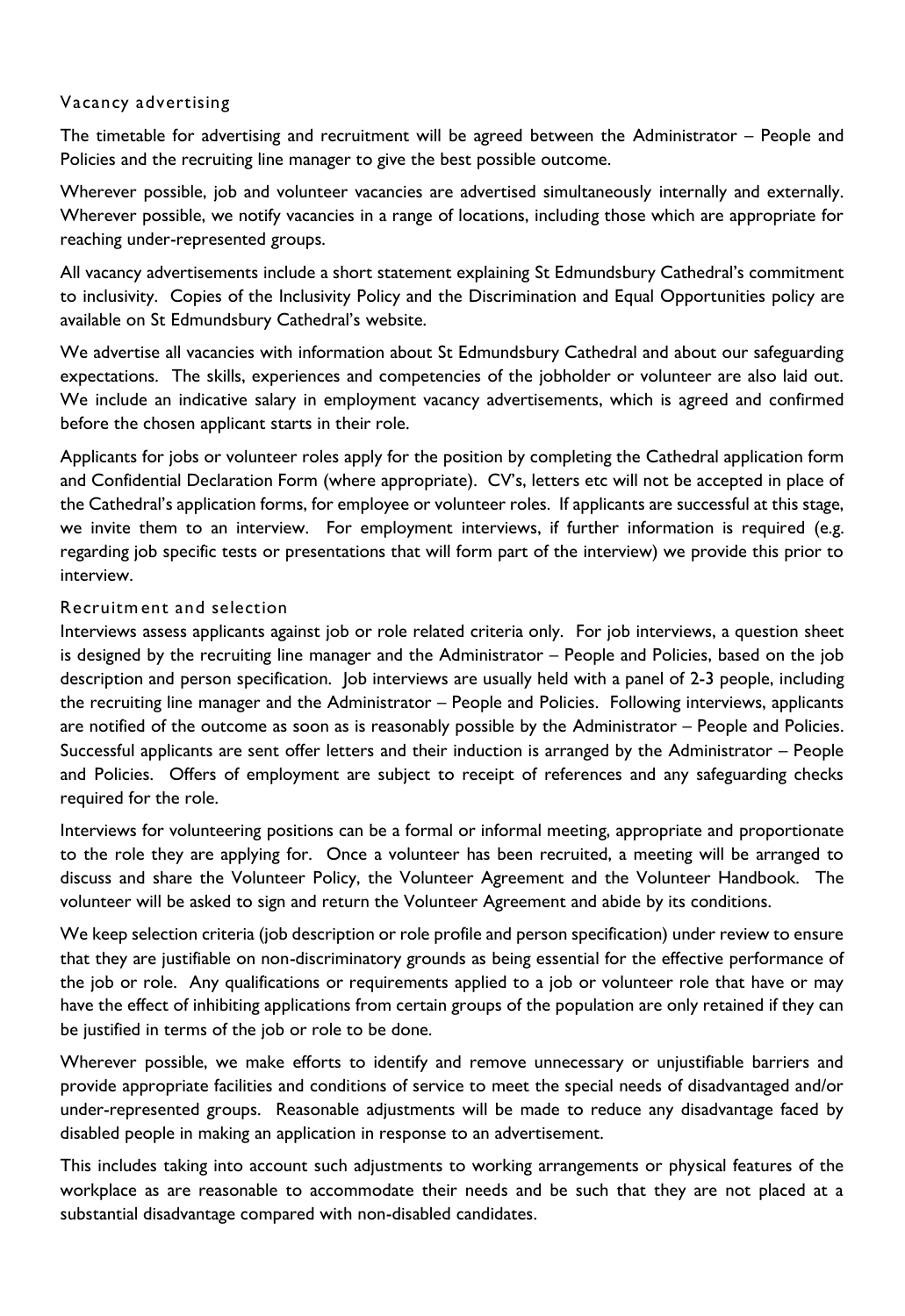**St Edmundsbury Cathedral exists to proclaim the Christian faith, so all employees and volunteers are expected to have or to be able to develop an understanding of the Church of England, its ethos, structures and mission; work comfortably and in sympathy with the worship and mission of the Cathedral and be willing to engage in all aspects of the Cathedral's life. All employees and volunteers are expected to have respect for the purpose of the Cathedral as a Church of England cathedral. Some specific volunteer roles, for example, those which involve assistance in the Cathedral's worship, may require a more formal commitment to the Christian faith.** 

## **Records and personal inform ation**

**For employment positions written records of interviews, reasons for decisions made at each stage of the process and reasons for appointment or non-appointment are kept confidentially by the Administrator – People and Policies for 6 months. Records are then disposed of confidentially.** 

**We ask all applicants for paid positions at the interview stage to provide documentary evidence of their right to live and work in the UK, to ensure compliance with the Immigration, Asylum and Nationality Act 2006. A photocopy of the accepted documentation is taken.** 

**Further information on the principles of handling personal data when dealing with recruitment and selection processes can be found in the Data Protection Policy.** 

## **Recruitm ent of ex-offenders**

**As an organisation assessing applicants' suitability for positions which are included in the Rehabilitation of Offenders Act 1974 (Exceptions) Order using criminal record checks processed through the Disclosure and Barring Service (DBS), we comply fully with the DBS Code of Practice and undertake to treat all applicants for positions fairly. A person's criminal record, in itself, will not debar that person from being appointed to a post. We actively promote equality of opportunity for all with the right mix of talent, skills and potential and welcome applications from a wide range of candidates, including those with criminal records. Suitable applicants will not be refused posts because of offences which are not relevant to, and do not place them at, or make them a risk in, the role for which they are applying.** 

### *Recruitment process*

**When we advertise all jobs or volunteer roles, we will:** 

- **Make a copy of this policy accessible to applicants to ensure applicants are clear about how we process applications from ex-offenders;**
- **Undertake a thorough risk assessment about whether a DBS check is proportionate and relevant to the role concerned;**
- **Make it clear on the job description or volunteer role description whether the role requires a DBS check and if so, at what level (e.g. standard, enhanced, or enhanced with children's and/or adults' barred list checks);**
- **Ask** *all* **applicants to declare any 'unspent' convictions on the job or volunteer application form;**
- **Ask applicants for jobs or volunteer roles requiring a DBS check to complete a confidential declaration form with their application, to give applicants a chance to disclose any relevant spent or unspent convictions;**
- **Make a copy of the DBS code of practice available to any applicant who is the subject of a criminal record check submitted to the DBS;**
- **Ask shortlisted candidates to bring all necessary documents with them to interview in order to carry out a DBS check, if this is required for the job or volunteer role;**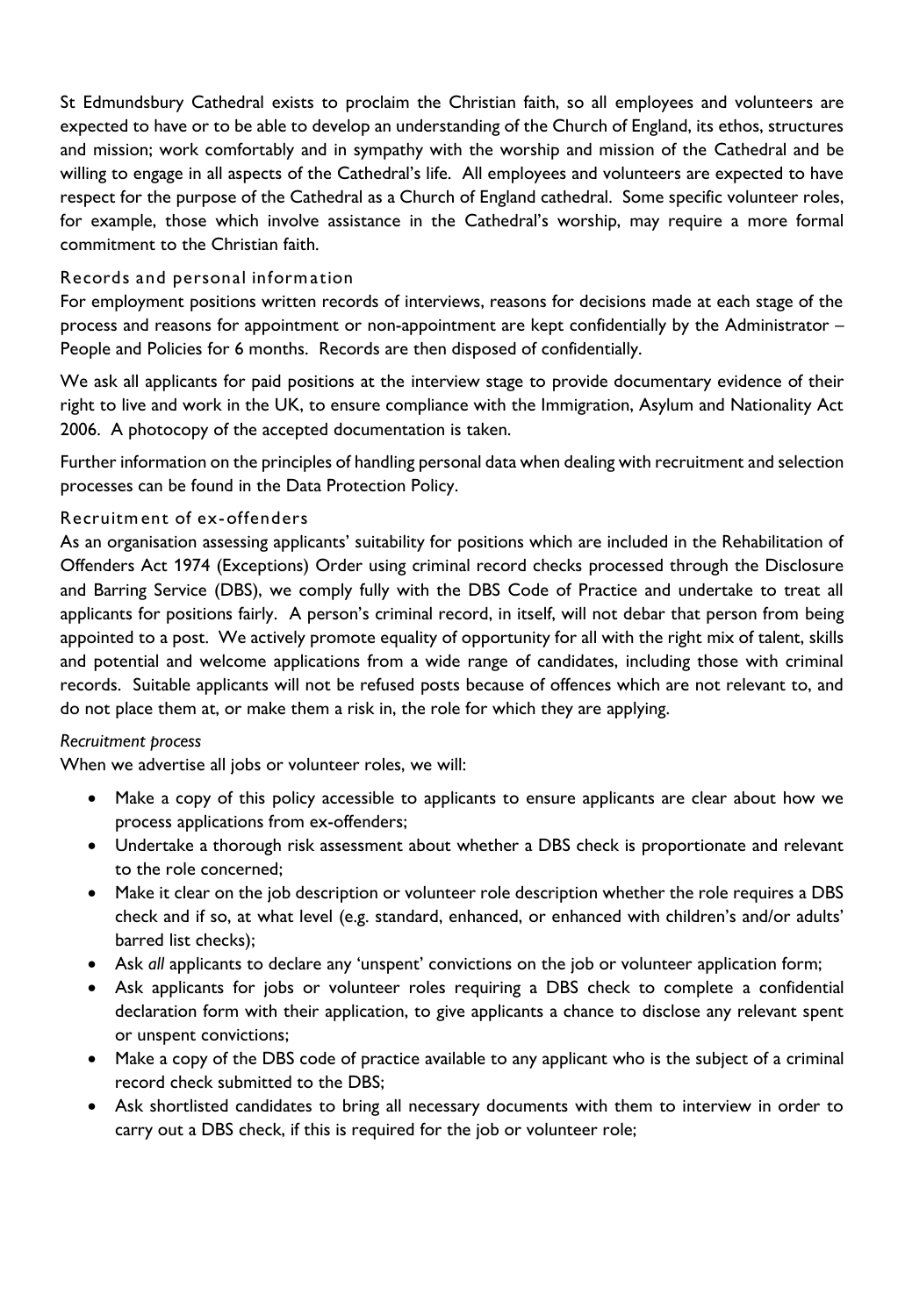**Candidates will not be asked to disclose information relating to 'spent' convictions unless the job or volunteer role being recruited for is included in the Rehabilitation of Offenders Act 1974 (Exceptions) Order 1975. Usually these roles involve working closely with children or vulnerable adults, for example, Organist, Discovery Centre Manager and volunteers, Chaplains.** 

# *Responding to disclosure of convictions*

**If an applicant discloses any convictions (spent or unspent) as part of the application process or confidential declaration form, we will not include this information when we are shortlisting applicants for interview. Only once applicants are shortlisted will we consider the information given in the disclosure.** 

**If a shortlisted applicant has disclosed convictions in the application process or on the confidential declaration form, we will invest them for a confidential discussion with the Diocesan Safeguarding Advisor prior to interview, to ensure than an open and measured discussion takes place on the subject of any offences or other matter that might be relevant to the position. We will also take into account existing safeguarding information for anyone shortlisted for employment or volunteer positions.** 

**If an application is offered a position subject to a DBS check, we will invite them for a confidential discussion on the subject of any matter revealed on the DBS certificate (i.e. if the DBS certificate is not clear), before deciding whether to withdraw the conditional offer of employment.** 

**Where appropriate we will refer any matters relating to previous convictions to the Diocesan Safeguarding Advisor for review.** 

**All cases will be examined on an individual basis, taking the following into consideration:**

- **Whether the conviction is relevant to the position applied for;**
- **The seriousness of any offence revealed;**
- **The age of the applicant at the time of the offence(s);**
- **The length of time since the offence(s) occurred;**
- **Whether the applicant has a pattern of offending behaviour;**
- **The circumstances surrounding the offence(s), and the explanation(s) offered by the person concerned;**
- **Whether the applicant's circumstances have changed since the offending behaviour.**

### *Failure to disclose convictions*

**Applicants are not obliged to complete the confidential declaration form for jobs or roles requiring a DBS check, but if an applicant fails to complete this form on request, we will not progress the application any further.**

**If an applicant fails to disclose any convictions which should have been disclosed as part of the application process, this could result in any of the following, depending on the nature of the individual case:**

- **Their application being terminated;**
- **Their offer of employment or of a volunteer role being withdrawn;**
- **Action under our Disciplinary policy and procedure, the outcome of which could be dismissal for employees or a cessation of volunteering for volunteers.**

### **References**

**We will always take up references for jobs and volunteer roles. We do not accept open references or testimonials and specifically ask referees about matters relating to safeguarding.** 

**All offers of employment and volunteering are subject to two satisfactory references and on eligibility to work in the UK where applicable.**